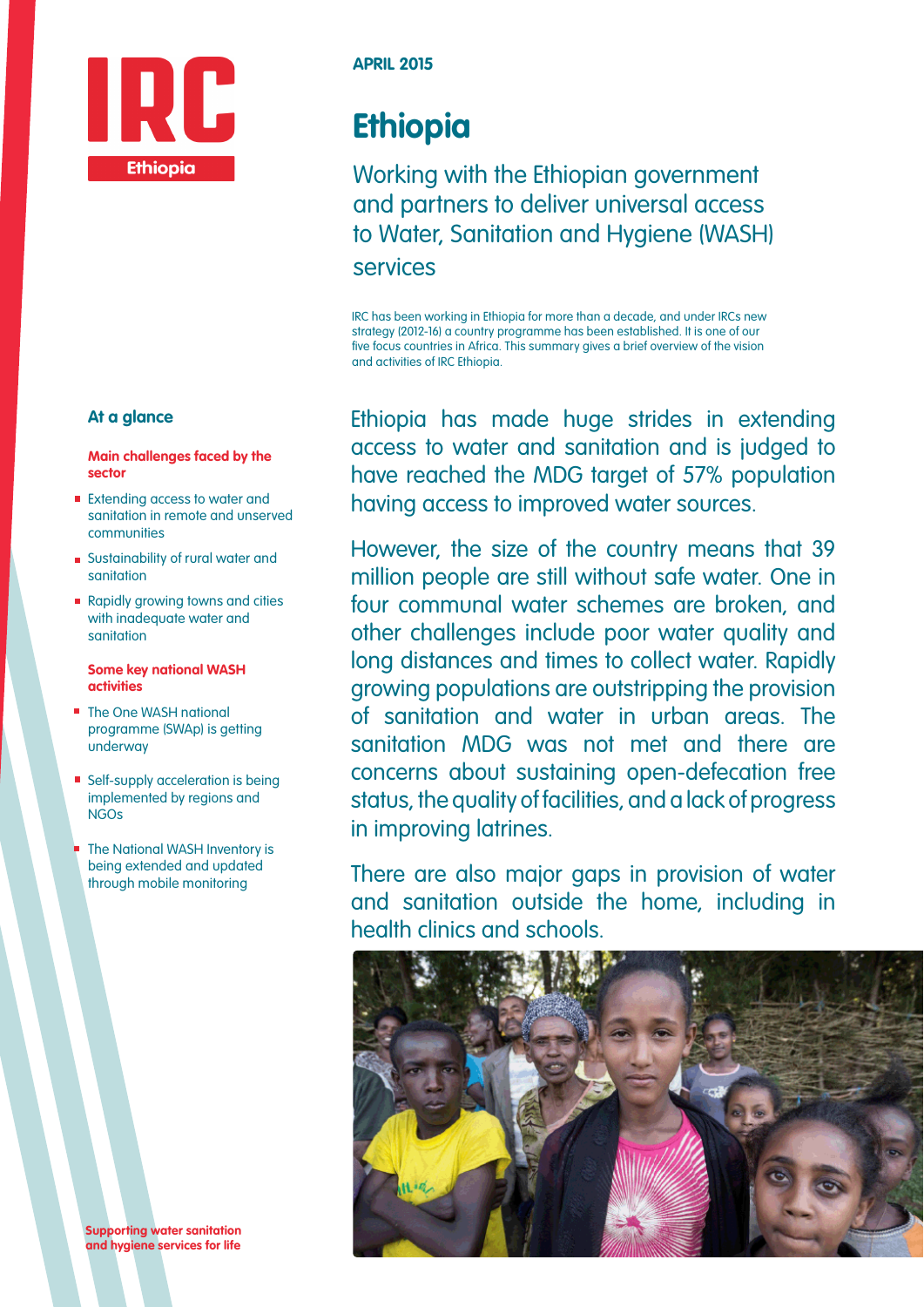Achieving the target of universal access to water and sanitation is our focus. IRC Ethiopia works closely with the Ethiopian government, especially the key ministries of water, health, education and finance. We support government and its development partners, including NGOs, to implement the 'One WaSH National Program' vision of an effective and co-ordinated sector in the country.

We do this by finding niches where we can add value to the efforts of others. We concentrate on finding ways to do things better and promoting learning from new evidence and uptake of ideas through our innovation hub. Our activities are focused in three main areas:

- WASH sector and project monitoring
- Innovation in service delivery models and financing
- Networking and knowledge management

## **WASH sector and project monitoring**

We are concerned about sustainability, and we believe that sector monitoring is vital to drive improvements. This needs to be government-led and driven by the local needs of service providers. Data collected must be more widely used to improve services as well as for upwards reporting and regional and national planning. IRC Ethiopia have supported the MoWIE-led **National WASH Inventory (NWI)** since inception including a series of learning events and research publications. This included a seminar on the National WASH Inventory held preceding the international symposium we organised in Addis Ababa on Monitoring sustainable WASH Service delivery. IRC have also supported experimentation with **mobile-based data collection** by government leading to its use in the NWI for Somali region by Akvo and UNICEF.

Together with our partner Coffey we are providing **technical and managerial support in M&E to the One WaSH National Program (with DFID-funding)**. Starting in March 2015 this will help the National WaSH Cordination Office and its partner ministries improve and coordinate its national monitoring systems, update the National WASH Inventory and produce informative programme wide reports.

We are also providing independent external monitoring and evaluation services for Vitens Evides International including the **Sustainable Water Services in Harar Source to Tap and Back** (around Addis Ababa) projects. This involves mid-term and final project evaluations as well as documentation activities.



IRC Ethiopia with HOAREC are supporting UNICEF in the implementation of the **ONEWASH PLUS project focused on small towns** providing monitoring and related knowledge management services. This includes a quasi-randomised control trial to assess the impacts of combined WASH interventions in eight towns across four regions as well as the implementation of annual sustainability checks. Action research studies and documentation further support the project.

For UNHCR we undertook research on the long-term **costs of water and sanitation provision in refugee camps,** focusing on Bambasi camp (Assosa) close to the border with Sudan. The research was part of a wider study building on IRC's WASHCost project to apply life-cycle costs approaches in a humanitarian context.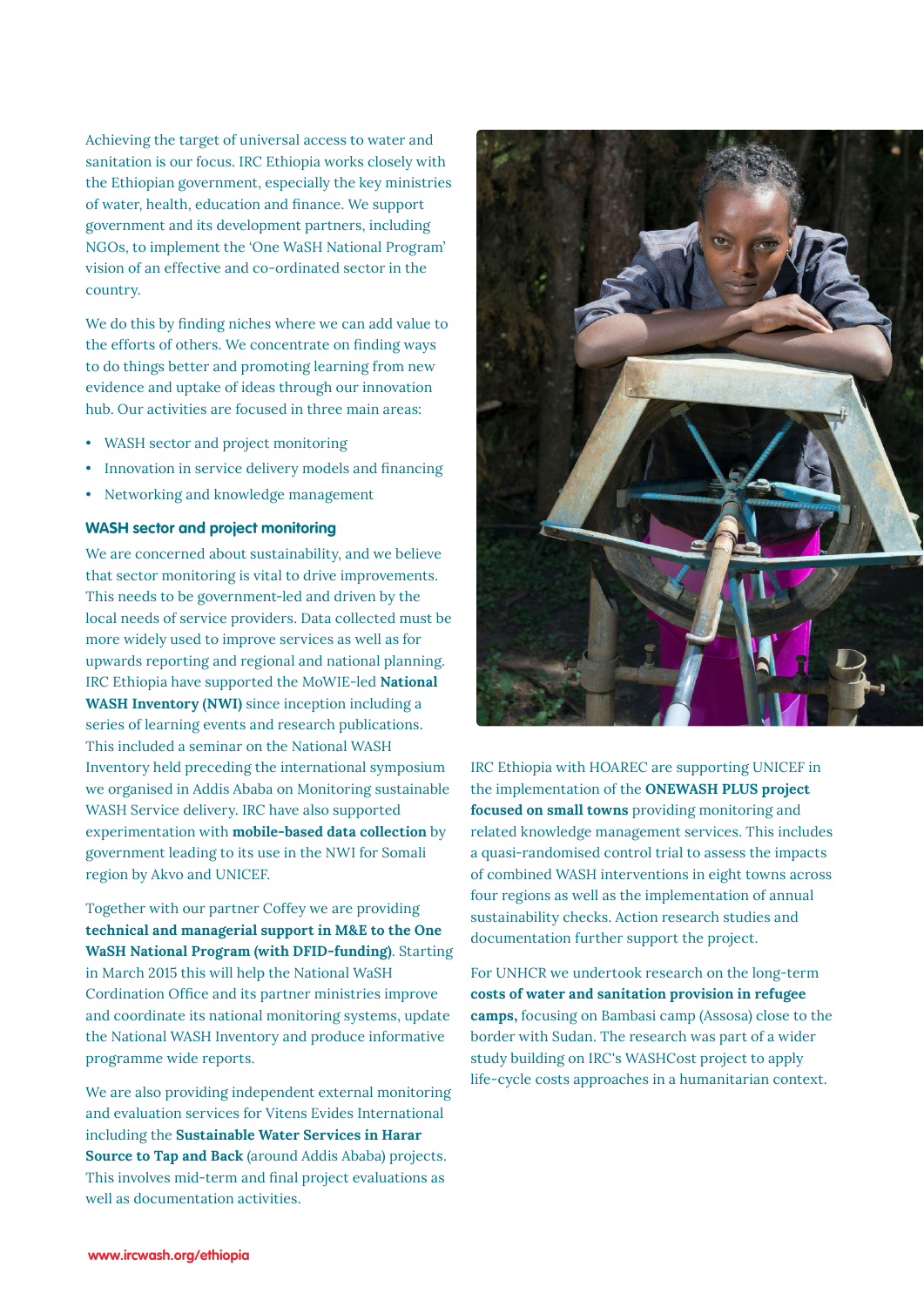#### **Innovation in service delivery models and financing**

Innovation in service delivery models, especially in institutional and financial arrangements, is a central focus of IRC.

IRC Ethiopia are supporting MoWIE and regions, including Oromia and SNNPR, to extend rural water services through the **Self-supply** approach. Self-supply is 'improvement to water supplies developed largely or wholly through user investment by households or small groups'. It can provide extra finance and capacity to fill some of the gaps in communal water supplies. Activities have included co-chairing the Self-supply working group and supporting the MoWIE to develop new policies and guidelines for Self-supply acceleration. Starting July 2014, we coordinate the Millennium Water Alliances Ethiopia Programme activities to extend Self-supply.

We are also a partner with Ramboll and Niras in **Community-led Accelerated WASH in Ethiopia (CoWASH)**, a sector support programme hosted by MoWIE working to scale up rural water and sanitation access through innovations in financing and project implementation. Our work has included developing approaches on behalf of SNV and UNICEF to adapt the successful Community Managed Project approach to meet new Ethiopian government requirements and procurement rules and advising on capacity building strategy and approaches.

A long-time interest has been to promote more integrated models of service delivery that meet the needs of rural and peri-urban families for productive as well as domestic water. Our work on **multiple use services (MUS)** has included supporting WaterAid, World Vision, CRS and partner NGOs in the Millennium Water Alliance to develop such programming and deepen their inteventions with funding from The Coca-Cola Africa Foundation.

## **Networking and knowledge management**

We support the Ethiopian WASH sector in sharing new knowledge and best practices through dissemination of our research and communications work. We contribute to key sector platforms such as the Multi-Stakeholder Forum (MSF), Forum for Learning on Water and Sanitation (FLOWS), Water Sector Working Group, and Water Environment Movement.

We are a member of the **Millennium Water Alliance**, which counts amongst its members some of the largest NGO WASH programmes in the country.

In partnership with the **Dutch WASH Alliance**, we are conducting action research with AMREF in Afar on hygiene promotion. This includes measuring the effectiveness of current hygiene promotion implementation processes and recommending practical improvements.

A recent activity to support networking of projects and organisations receiving funding or with other links to the Netherlands has been the development of a **directory of water activities for the Dutch embassy** in Addis Ababa.